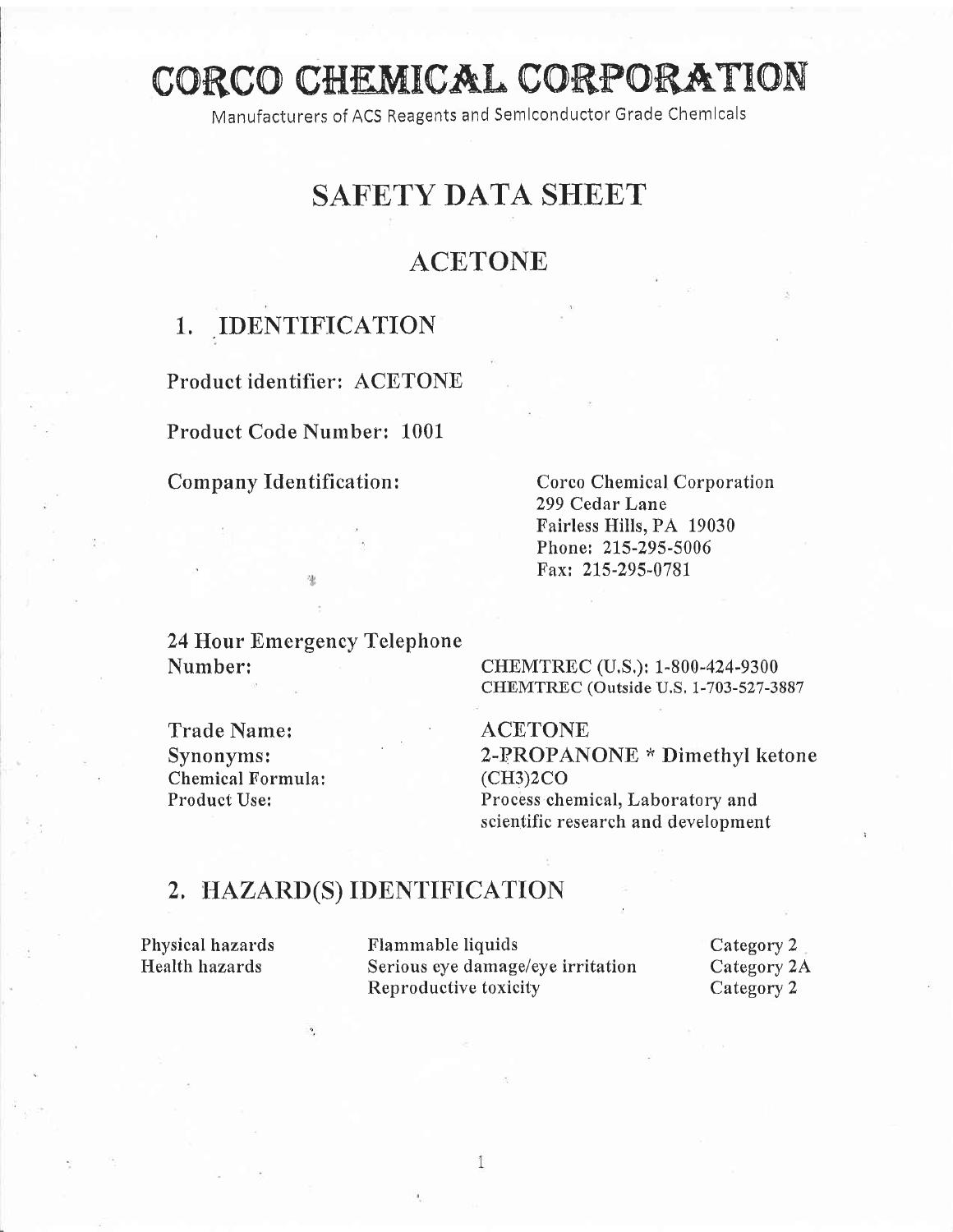Specific target organ toxicity, single exposure

Specific target organ toxicity, single exposure Specific target organ toxicify, repeated exposure Category 3 respiratory tract irritation Category 3 narcotic effects Category 2 (blood)

OSHA hazard(s) - Not classified.

Label elements



Signal word Danger

Hazard statement: Highly flammable liquid and vapor, Causes serious eye irritation. May cause respiratory irritation. May cause drowsiness or dizziness. Suspected of damaging fertility or the unborn child. May cause damage to organs (blood) through prolonged or repeated exposure. Harmful to aquatic life. Harmful to aquatic life with long lasting effects,

Precautionary statement: Do not handle until all safety precautions have been read and understood, Keep away from heat/sparks/open flames/hot surfaces. -No smoking, Use only in a well-ventilated area, Keep container tightly closed, Ground/bond container and receiving equipment. Use explosion-proof electrical/ventilating/lighting equipment. Use only non-sparking tools. Take precautionary measures against static discharge, Do not breathe mist or vapor. Wash thoroughly after handling, Wear protective gloves/protective clothing/eye protection/face protection,

Responsel In case of fire: Use appropriate media for extinction. Eliminate all ignition sources if safe to do so. IF SWALLOWED: Immediately call a POISON CENTER or doctor/physician. If on skin (or hair): Take off immediately all contaminated clothing. Rinse skin with water/shower. If inhaled: Remove person to fresh air and keep comfortable for breathing. If in eyes: Rinse cautiously with water for several minutes. Remove contact lenses, if present and easy to do. Continue rinsing, If eye irritation persists: Get medical advice/attention,

Storage: Store in"a well-ventilated place. Keep container tightly closed. store locked up.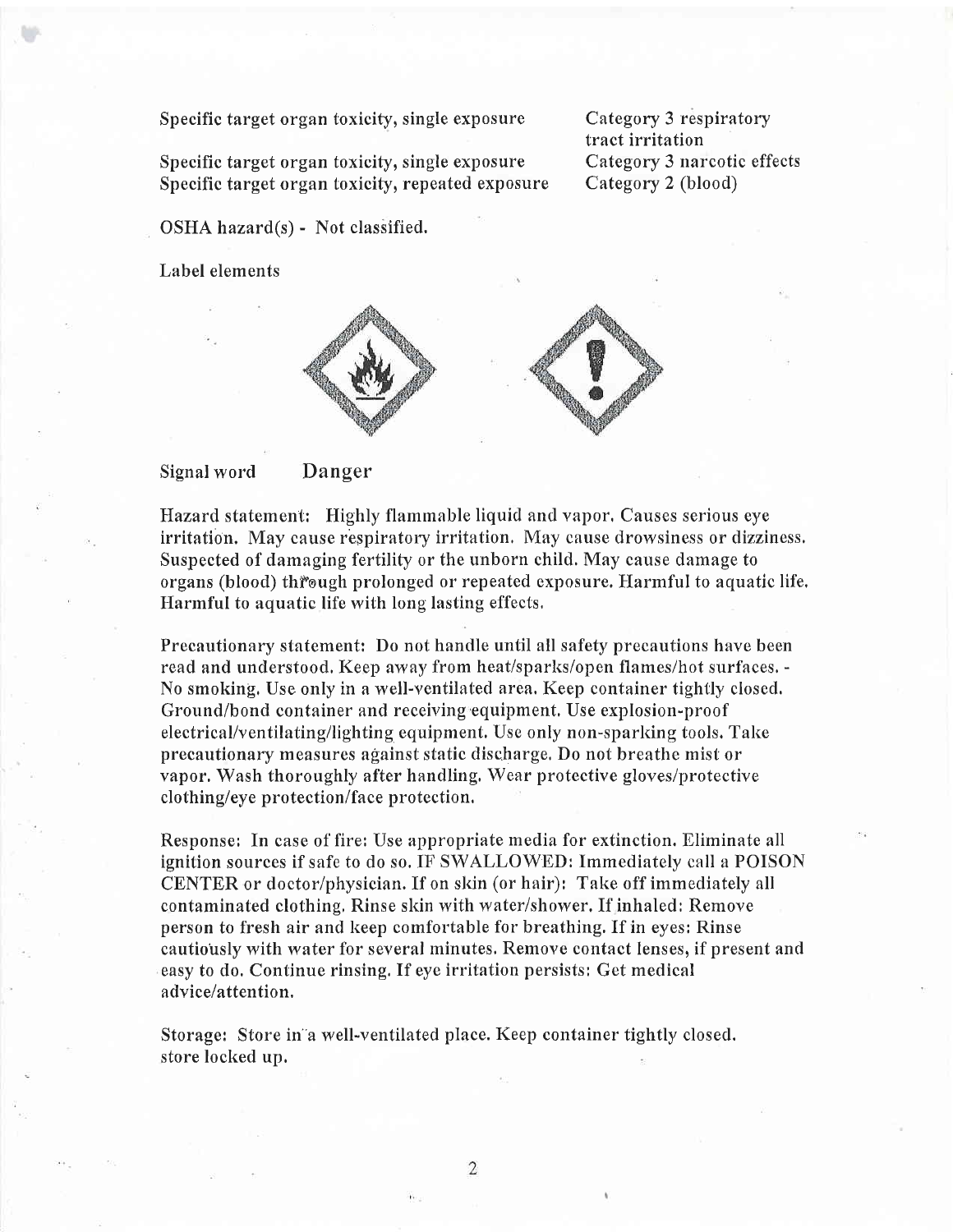Disposal: Dispose of contents/container to an approved incineration plant.

Hazard(s) not otherwise classified (HNOC): Static accumulating flammable liquid.

#### 3. Composition/information on ingredients

CAS Number:67-64-l  $EC$  Number: 200-662-2 Inllex Number: 606-001-00-8 Molecular Weight: 58.08 g/mol

Ingredient CAS Number EC Number Percent Hazardous Chemical Characterization<br>Acetone 67-64-1 200-662-2 99 100% Yes Substance 200-662-2 99 100%

#### 4. First-aid measures

F

Inhalation: Remove to fresh air. If not breathing, give artificial respiration. If breathing is difficult, give Oxygen. Get medical attention.

Ingestion Aspiration hazard. If swallowed, vomiting may occur spontaneously, but DO NOT INDUCE VOMITING! If vomiting occurs, keep head below hips to prevent aspiration into lungs. Never give anything by mouth to an unconscious person. Call a physician immediately.

Skin Contact: Immediately flush skin with plenty of water for at least 15 minutes. Remove contaminated clothing and shoes. Get medical attention. Wash clothing before reuse. Thoroughly clean shoes before reuse.

Eye Contact: Immediately flush eyes with plenty of water for at least 15 minutes, lifting lower and upper eyelids occasionally. Get medical attention.

General information: Ensure that medical personnel are aware of the material(s) involved, and take precautions to protect themselves. IF exposed or concerned: Get medical advice/attention.

#### 5. Fire-fighting measures

.

Suitable extinguishing media: Water fog. Carbon dioxide (CO2). Dry chemical powder, carbon dioxide, sand or earth may be used for small fires only. Alcohol resistant foam. Powder.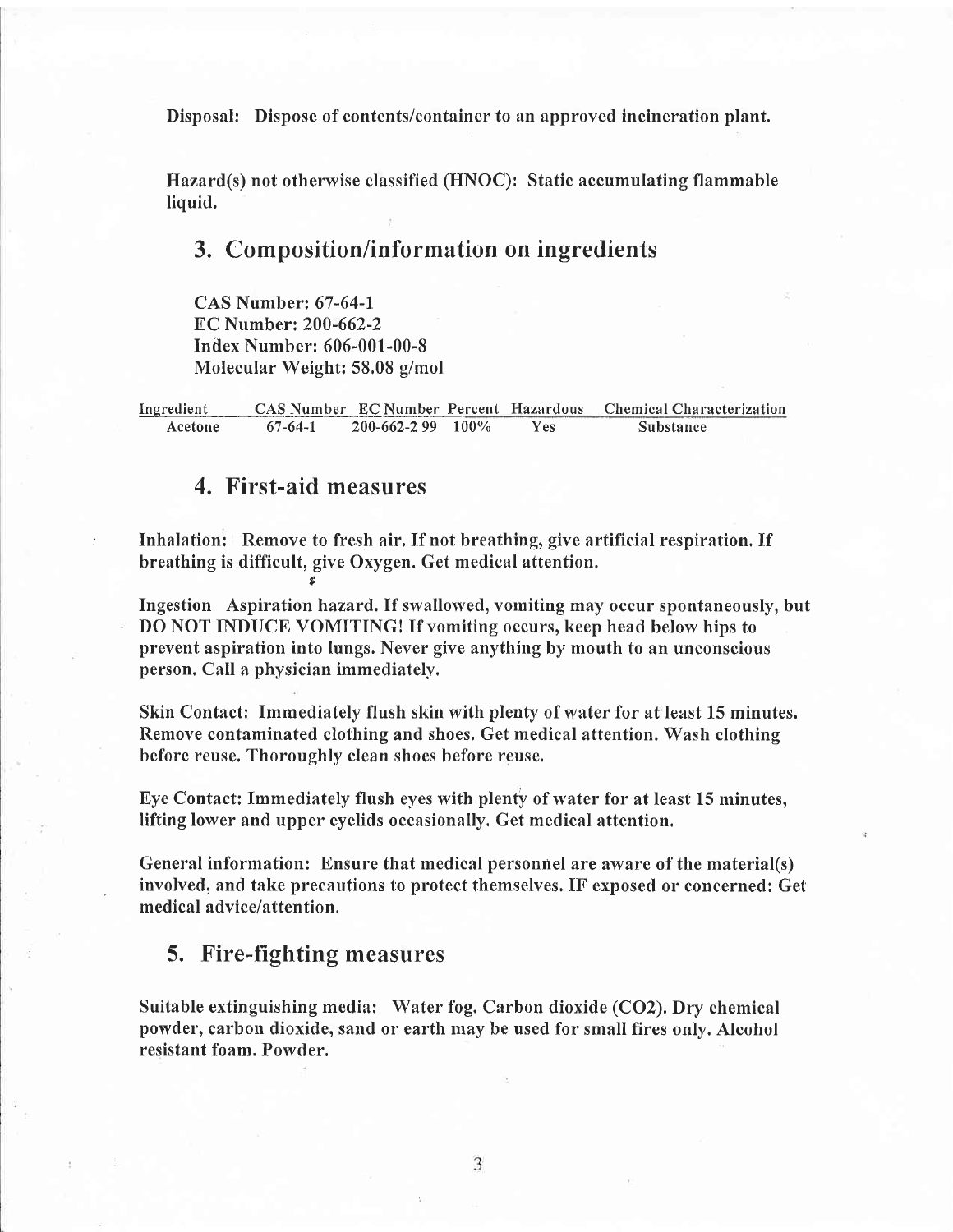Unsuitable extinguishing media: Do not use water jet as an extinguisher, as this will spread the fire.

F'ire: Extremely Flammable Liquid and Vapor! Vapor may cause flash fire.

Explosion: Above flash point, vapor-air mixtures are explosive within flammable limits noted above. Vapors can flow along surfaces to distant ignition source and flash back. Contact with strong oxidizers may cause fire. Sealed containers may rupture when heated. This material may produce a floating fire hazard. Sensitive to static discharge.

Special Information: In the event of a fire, wear full protective clothing and NIOSHapproved self-contained breathing apparatus with full face piece operated in the pressure demand or other positive pressure mode.

#### 6, Accidental release measures

Personal Precautions, Protective Equipment and Emergency Procedures: Ventilate area of leak or spill. Remove all sources of ignition. Wear appropriate personal protective equipment as specified in Section 8. Isolate hazard area. Keep unnecessary and unprotected personnel from entering.

Environmental Precautions and Methods and Materials for Containment and Cleaning Up: Contain and recover liquid when possible. Use non-sparking tools and equipment. Collect liquid in an appropriate container or absorb with an inert material (e. g., vermiculite, dry sand, earth,) and place in a chemical waste container. Do not use combustible materials, such as saw dust. Do not flush to sewer! If a leak or spill has not ignited, use water spray to disperse the vapors, to protect personnel attempting to stop leak, and to flush spills away from exposures, US Regulations (CERCLA) require reporting spills and releases to soil, water and air in excess of reportable quantities, The toll free number for the US Coast Guard National Response Center is (800) 424-8802,

#### 7. Handling and storage

Precautions for safe handling: Do not handle until all safety precautions have been read and understood. Vapors may form explosive mixtures with air. Minimize fire risks from flammable and combustible materials (including combustible dust and static accumulating liquids) or dangerous reactions with incompatible materials. Handling operations that can promote mixing, filtering, pumping at high flow rates, splash filling, creating mists or sprays, tank and container filling, tank cleaning, sampling, gauging, switch loading, vacuum truck operations. For additional information on equipment bonding and grounding, refer to the Canadian Electrical Code in Canada, (CSA C22.1), or the accumulation of static charges include but are not limited to: American Petroleum Institute (API) Recommended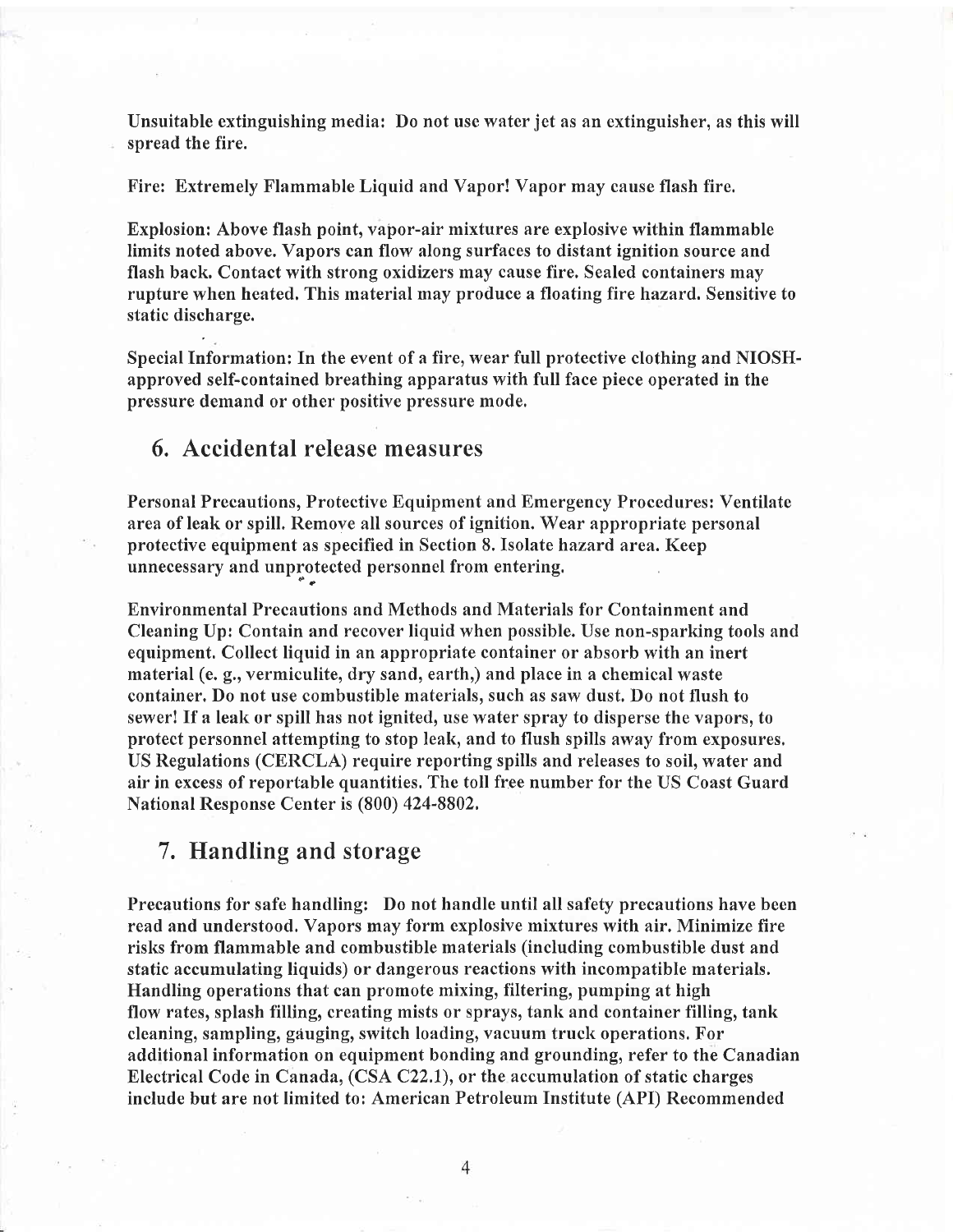Practice 2003, "Protection Against Ignitions Arising out of Static, Lightning, and Stray Currents" or National Fire Protection Association (NFPA) 77, "Recommended Practice on Static Electricity" or National Fire Protection Association (NFPA) 70, "National Electrical Code". DO NOT handle, store or open near an open flame, sources of heat or sources of ignition. Protect material from direct sunlight. Take precautionary measures against static discharges. All equipment used when handling the product must be grounded. Use non-sparking tools and explosion-proof equipment. Do not breathe mist or vapor. Avoid contact with eyes. Avoid contact during pregnancy/while nursing, Use personal protective equipment as required. Avoid prolonged exposure. When using, do not eat, drink or smoke. Wash hands thoroughly after handling. Avoid release to the environment. Do not empty into drains. Store in a cool, dry well-ventilated location, away from any area where the fire hazard may be acute.

#### 8. Exposure controls/personal protection

Airborne Exposure Limits: OSHA Permissible Exposure Limit (PEL): 1000 ppm  $(TWA)$ 

ACGIH Threshold Limit Value (TLV): 500 ppm (TWA), 750 ppm (STEL) A4 - not classifiable as a human carcinogen

Appropriate engineering controls: Explosion-proof general and local exhaust ventilation. Provide eyewash station,

Individual protection measures, such as personal protective equipment Eye/face protection: Chemical goggles are recommended.

Skin protection: Hand protection Wear protective gloves. Other Wear appropriate chemical resistant clothing. Wear protective gloves.

Respiratory protection: In case of insufficient ventilation, wear suitable respiratory equipment. Use an organic vapor respirator for concentrations exceeding the Occupational Exposure Limit.

Thermal hazards: Not available.

General hygiene considerations: When using, do not eat, drink or smoke. Avoid contact with eyes. Wash hands before breaks and immediately after handling the product. Handle in accordance with good industrial hygiene and safety practice.

#### 9. Physical and chemical properties

Appearance: Clear, colorless, volatile liquid Odor: Fragrant, mint-like Odor Threshold: Not determined

5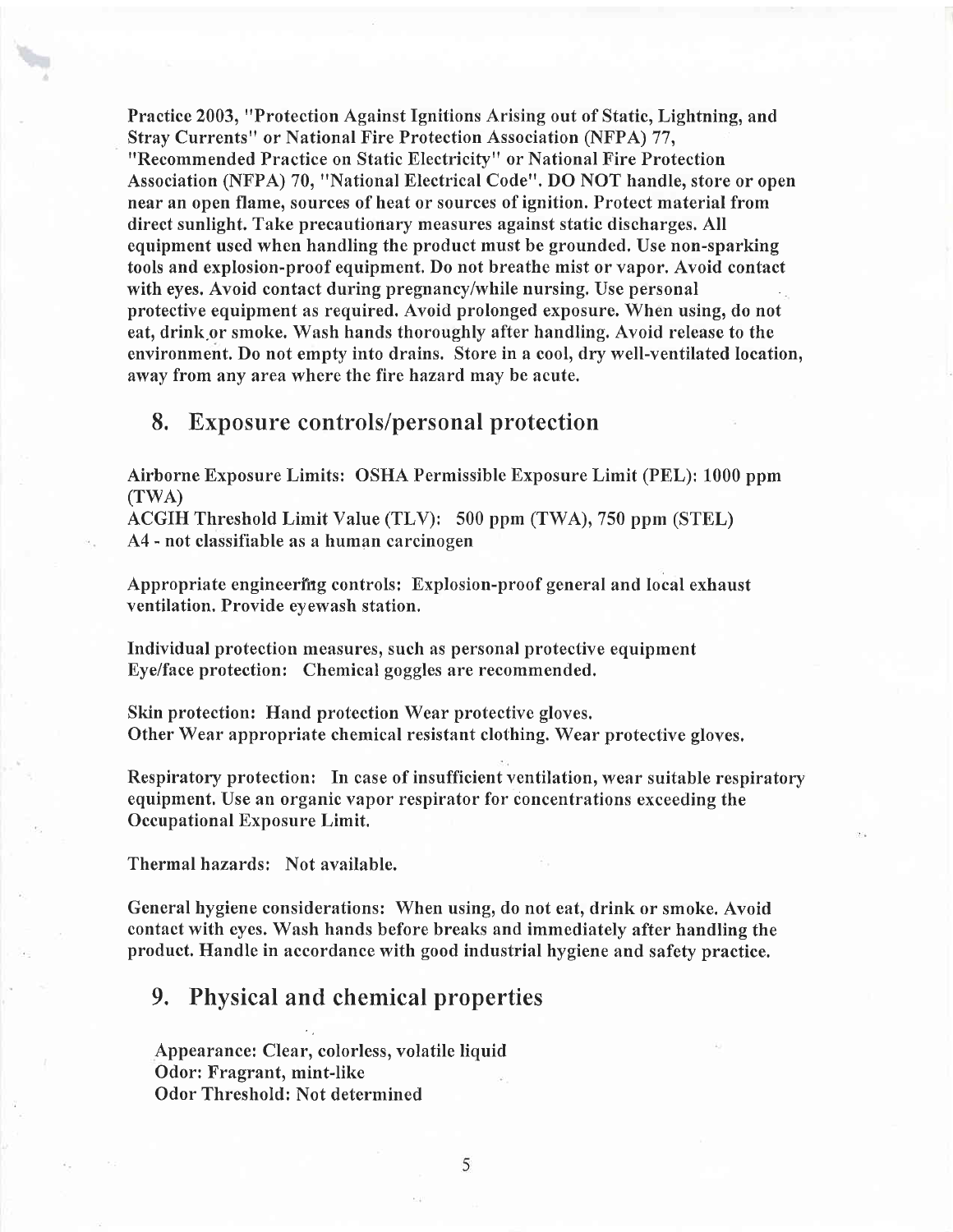#### pH:7

% Volatiles by volume  $@21C(70F):100$ 

Boiling Point / Boiling Range: 56.5C (133F) @ 760 mm FIg

Melting point/freezing point -138.5  $\mathrm{^{\circ}F}$  (-94.7  $\mathrm{^{\circ}C}$ )

Initial boiling point and boiling range 132.89  $\rm{^{\circ}F}$  (56.05  $\rm{^{\circ}C}$ ) 101.325 kPa

Flash Point: -20C (-4F) CC

Evaporation Rate (BuAC=1): ca. 7.7

Flammability: Extremely Flammable Liquid and Vapor! Vapor may cause flash fire.

Upper / Lower Flammability or Explosive Limits: Upper  $-12.8$  / Lower  $-2.5$  in air, % by volume

Vapor Pressure (mm Hg): 400 @ 39.5C (104F)

Vapor Density (Air=l): <sup>2</sup>

Relative Density: 0.791 g/cm3 at  $25 \text{ °C}$  (77  $\text{ °F}$ )

Solubilify: Miscible in all proportions in water

Partition Coefficient: n-octanol / water: log Pow: -0.24

Auto-ignition Temperature: 465C (869F)

Decomposition Temperature: No data available

Viscosity:  $0.3311$  mPa $\cdot$ s at  $20^{\circ}$ C

#### 10. Stability and reactivity

Reactivity: Not available.

Chemical stability Rish of explosion: Stable at normal conditions. Possibility of hazardous reactions.

Hazardous polymerization: Does not occur.

Conditions to avoid: Heat, flames and sparks. Avoid temperatures exceeding the flash point.

Incompatible materials: Strong oxidizing agents. Acids.

Hazardous decomposition products: No hazardous decomposition products are known.

#### <sup>L</sup>1. Toxicological information

Emergency Overview: DANGER! EXTREMELY FLAMMABLE LIQUID AND VAPOR. VAPOR MAY CAUSE FLASH FIRE. HARMFUL IF SWALLOWED OR INHALED. CAUSES IRRITATION TO SKIN, EYES AND RESPIRATORY TRACT. AFFECTS CENTRAL NERVOUS SYSTEM.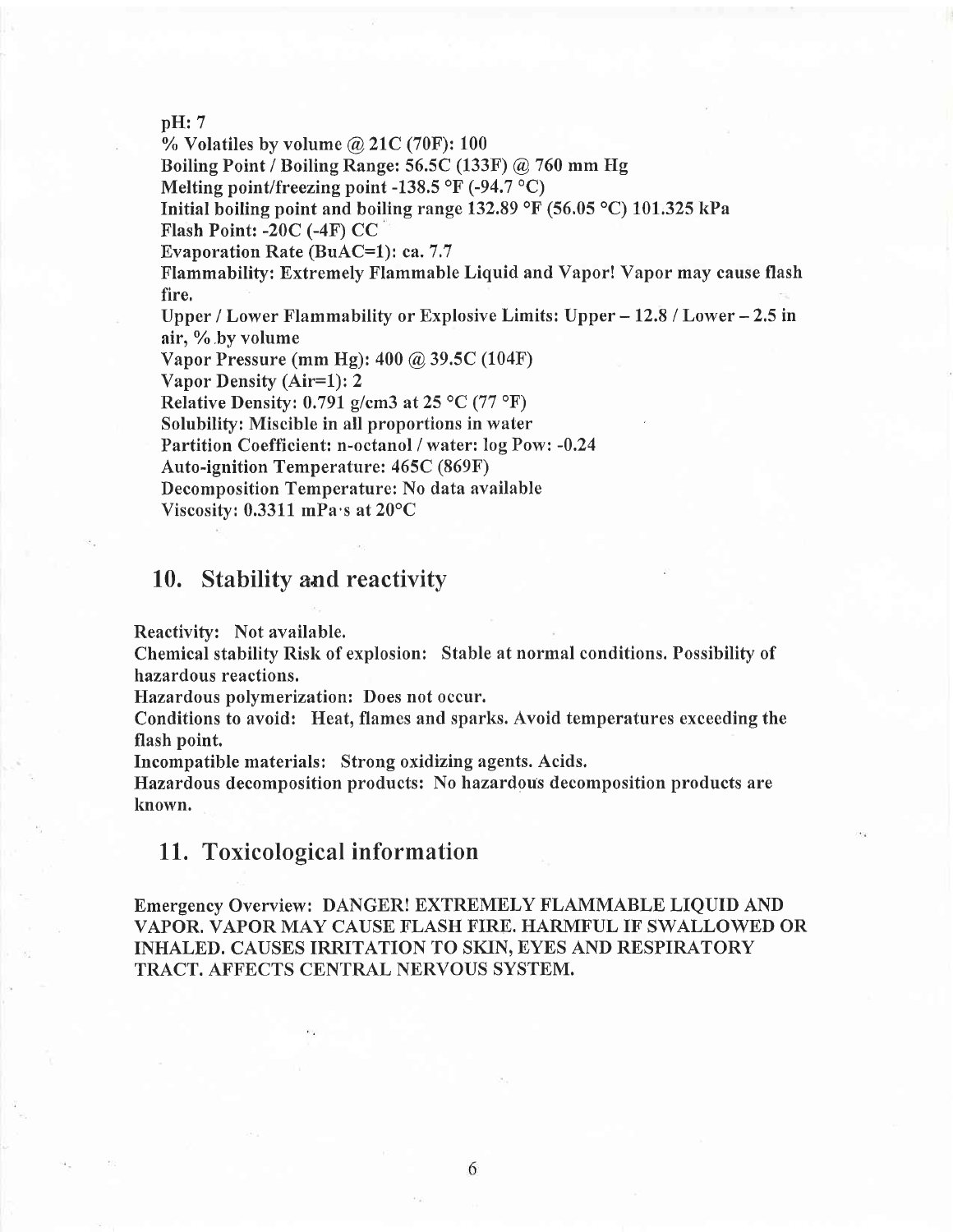Potential Health Effects :

Inhalation: Inhalation of vapors irritates the respiratory tract, May cause coughing, dizziness, dullness, and headache. Higher concentrations can produce central nervous system depression, narcosis, and unconsciousness,

Ingestion: Swallowing small amounts is not likely to produce harmful effects. Ingestion of larger amounts may produce abdominal pain, nausea and vomiting. Aspiration into lungs can produce severe lung damage and is a medical emergeney. Other symptoms are expected to parallel inhalation,

Skin Contact: Irritating due to defatting action on skin. Causes redness, pain, drying and cracking of the skin.

Eye Contact: Vapors are irritating to the eyes, Splashes may cause severe irritation, with stinging, tearing, redness and pain.

Chronic Exposure: Prolonged or repeated skin contact may produce severe irritation or dermatitis.

Aggravation of Pre-existing Conditions: Use of alcoholic beverages enhances toxic effects. Exposure may increase the toxic potential of chlorinated hydrocarbons, such as chloroform, trichloroethane.

Specific Target Organ Toxicify - Single Exposure (Globally Harmonized System:) May cause drowsiness or dizziness.

Specific Target Organ Toxicity: Repeated Exposure (Globally Harmonized System:) No data available.

| <b>Numerical Measures of Toxicity: Cancer Lists: NTP Carcinogen</b> |       |             |                      |  |  |
|---------------------------------------------------------------------|-------|-------------|----------------------|--|--|
| Ingredient                                                          | Known | Anticipated | <b>IARC Category</b> |  |  |
|                                                                     |       |             |                      |  |  |
| Acetone $(67-64-1)$                                                 | No    | N٥          | <b>None</b>          |  |  |

Acute Toxicity:

Oral rat LD50: 5800 mg/kg; Inhalation rat LC50: 50,100mg/m3 Irritation eye rabbit, Standard Draize, 20 mg severe Investigated as a tumorigen, mutagen, reproductive effecter.

#### 12. Ecological information

Ecotoxicify: This material is not expected to be toxic to aquatic life. The LC50/96 hour values for fish are over 100 mg/I.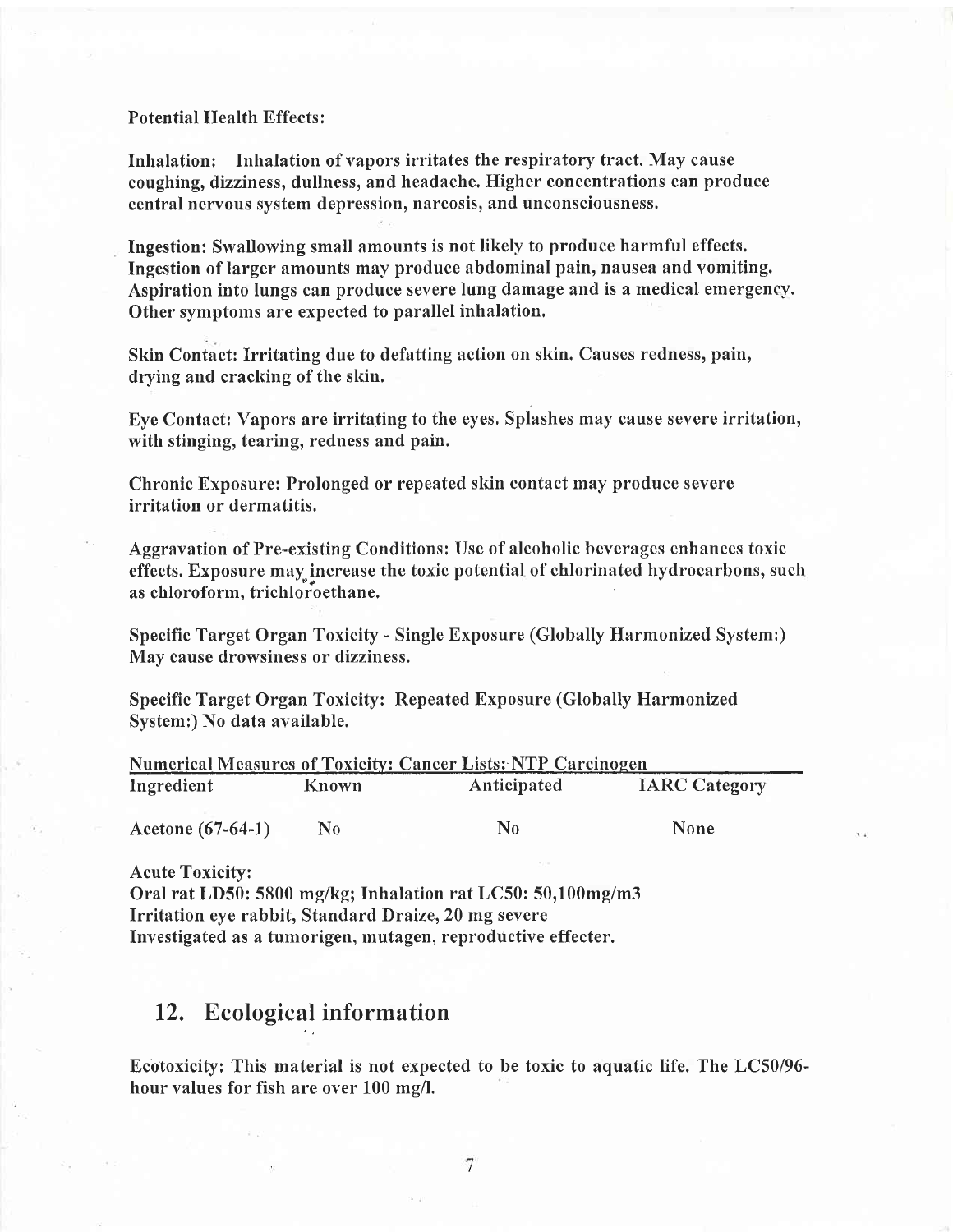Persistence and Degradability: When released into the soil, this material is expected to readily biodegrade.

Bioaccumulative Potential: This material is not expected to significantly bioaccumulate.

Mobility in Soil: When released into the soil, this material is expected to quickly evaporate. When released into the soil, this material is expected to leach into groundwater.

Other adverse effects: When released to water, this material is expected to quickly evaporate. This material has a log octanol-water partition coefficient of less than 3.0. When released into the air, this material may be moderately degraded by reaction with photochemically produced hydroxyl radicals. When released into the air, this material may be moderately degraded by photolysis, When released into the air, this material is expected to be readily removed from the atmosphere by wet deposition.

#### 13. Disposal considerations

Disposal instructions: Collect and reclaim or dispose in sealed containers at licensed waste disposal site. This material and its container must be disposed of as hazardous waste. Incinerate the material under controlled conditions in an approved incinerator. Do not incinerate sealed containers. Do not allow this material to drain into sewers/water supplies. Do not contaminate ponds, waterways or ditches with chemical or used container. If discarded, this product is considered <sup>a</sup> RCRA ignitable waste, D001. Dispose of contents/container in accordance with local/regional/national/international regulations.

Hazardous waste code D001: Waste Flammable material with a flash point <140 F.

8

#### 14. Transportation Information

UN Number: UN1090 UN Proper Shipping Name: ACETONE Packing Group: II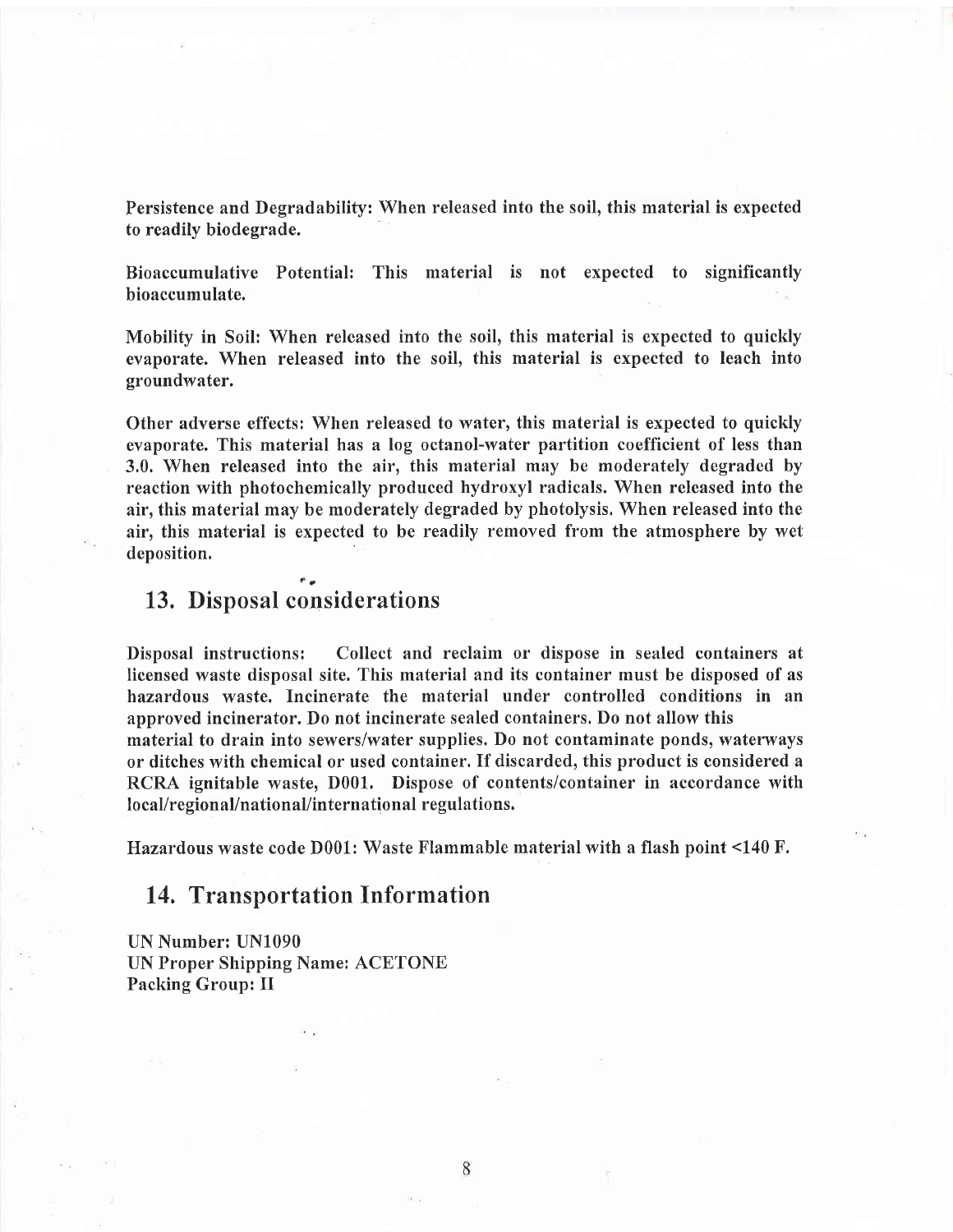#### DOT/IMDG/IATA



Land Transport ADR/RID and GGVS/GGVE (Cross Border / Domestic) Transport Hazard Class(es): 3

Maritime Transport IMDG/GGVSea Transport Hazard Class(es): 3

Marine Pollutant: No

Air Transport ICAO-TI and IATA-DGR Transport Hazard Class(es): 3

Transport in Bulk according to Annex II of MARPOL 73178 and the IBC Code

Special Precautions for User: Read safety instructions, SDS and emergency procedures before handling.

## 15. Regulatory information

US federal regulations All components are on the U.S. EPA TSCA Inventory List. TSCA Section 12(b) Export Notification (40 CFR 707, Subpt. D) Not regulated. US, OSHA Specifically Regulated Substances (29 CFR 1910,1001-1050) Not on regulatory list. CERCLA Hazardous Substance List (40 CFR 302.4) ACETONE (CAS 67-64-1) LISTED Superfund Amendments and Reauthorization Act of 1986 (SARA) Hazard, categories Immediate Hazard - Yes Delayed Hazard. - Yes Fire Hazard - Yes Pressure Hazard - No Reactivity Hazard - No SARA 302 Extremely hazardous substance - No SARA 311/312 Hazardous chemical - No Other federal regulations Clean Air Act (CAA) Section ll2Hazardous Air Pollutants (HAPs) List Not regulated. Clean Air Act (CAA) Section 112(r) Accidental Release Prevention (40 CFR 68.130) Not regulated.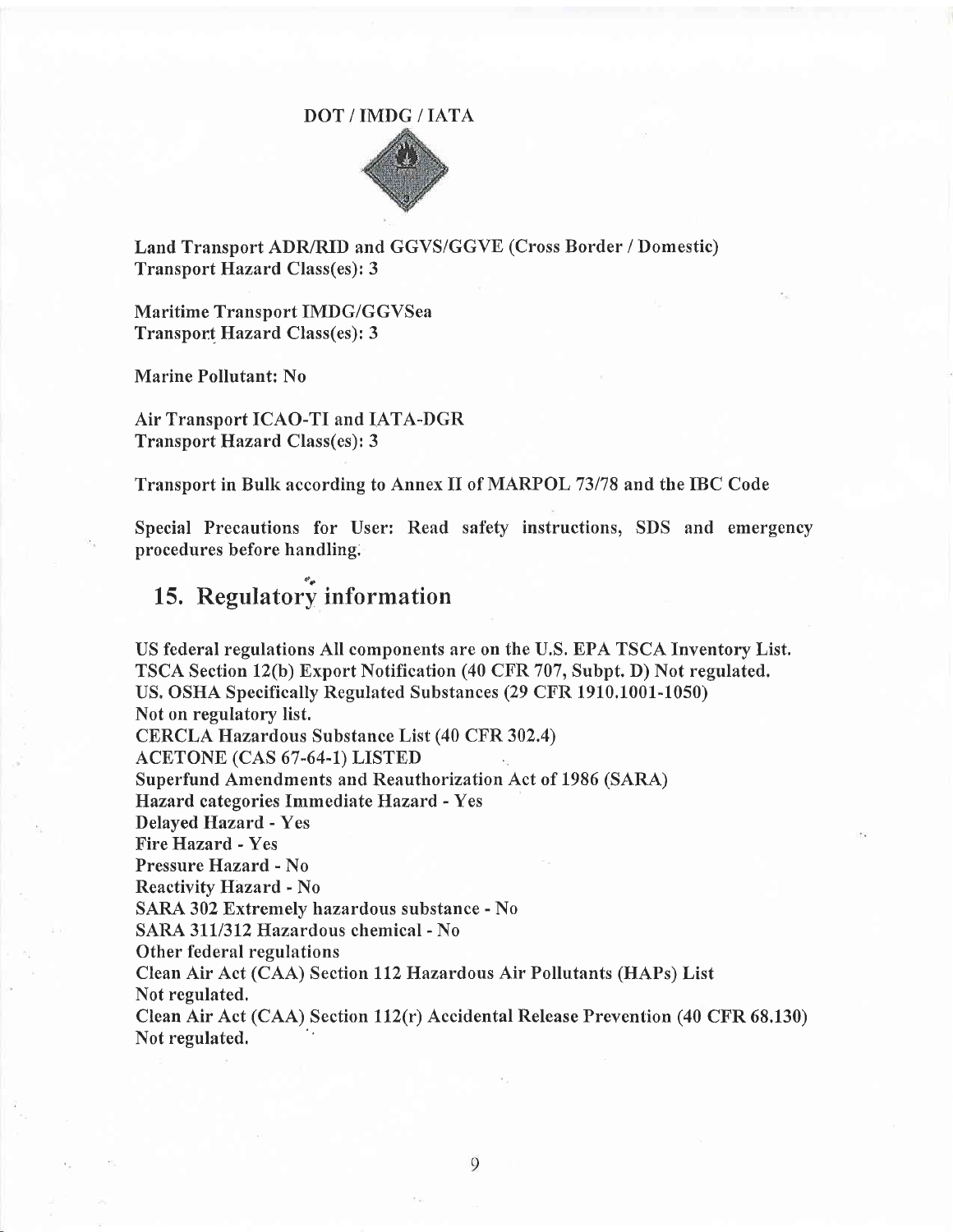Safe Drinking Water Act (SDWA) - Not regulated.

Drug Enforcement Administration (DEA). List 2, Essential Chemicals (21  $CFR1310.02(b)$  and  $1310.04(f)(2)$  and Chemical Code Number

ACETONE (CAS 67-64-1) 6532

Drug Enforcement Administration (DEA). List 1 & 2 Exempt Chemical Mixtures (21 CFR 1310,12(c))

ACETONE (CAS  $67-64-1$ ) 35 % weight/volumn

DEA Exempt Chemical Mixtures Code Number

ACETONE (CAS 67-64-1) 6532

Food and Drug Administration (FDA)

Not regulated.

US state regulations California Safe Drinking Water and Toxic Enforcement Act of 1986 (Proposition 65): This material is not known to contain any chemicals currently listed as carcinogens or reproductive toxins.

US. Massachusetts RTK - Substance List

ACETONE (CAS 67 -64-L)

US, New Jersey Worker and Community Right-to-Know Act

Not regulated.

US. Pennsylvania RTK - Hazardous Substances

ACETONE (CAS 67-64-1)

US. Rhode Island RTK

**ACETONE** (CAS 67-64-1)

US. California Proposition 65

US - California Proposition 65 - Carcinogens & Reproductive Toxicity (CRT): Listed substance

Not listed.

International Inventories

| Country $(s)$ or region | Inventory name                             | On inventory (yes/no)* |  |  |
|-------------------------|--------------------------------------------|------------------------|--|--|
| Australia               | <b>Australian Inventory of</b>             |                        |  |  |
|                         | <b>Chemical Substances (AICS)</b>          | <b>Yes</b>             |  |  |
| Canada                  | <b>Domestic Substances List (DSL)</b>      | Yes                    |  |  |
| Canada                  | <b>Non-Domestic Substances List (NDSL)</b> | $\bf{N}$               |  |  |
| China                   | <b>Inventory of Existing Chemical</b>      |                        |  |  |
|                         | <b>Substances in China (IECSC)</b>         | <b>Yes</b>             |  |  |
| Europe                  | <b>European Inventory of Existing</b>      |                        |  |  |
|                         | <b>Commercial Chemical Substances</b>      | <b>Yes</b>             |  |  |
|                         | (EINECS)                                   |                        |  |  |
| <b>COL</b><br>Europe    | <b>European List of Notified</b>           |                        |  |  |
|                         | <b>Chemical Substances (ELINCS)</b>        | $\bf N_0$              |  |  |
| Japan                   | <b>Inventory of Existing and New</b>       |                        |  |  |
|                         | <b>Chemical Substances (ENCS)</b>          | Yes                    |  |  |